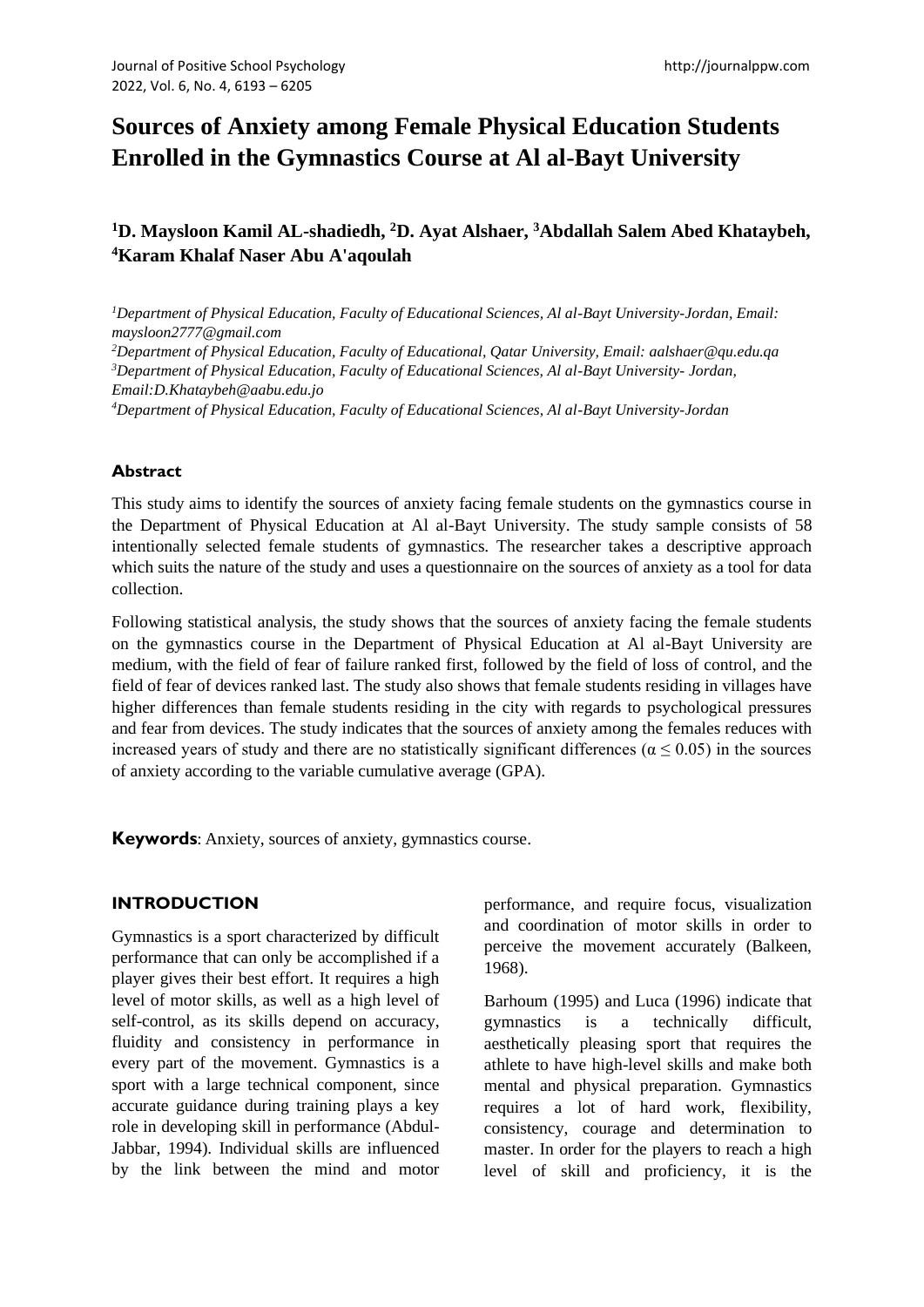responsibility of teachers and coaches to take into account their talents, make the preparations necessary for gymnastics, and focus on methods of learning motor skills.

As with other sports, the practitioners are affected by emotional pressure, whether external, as a result of other aspects of their lives, or internal, as a result of the practice of gymnastics. It is possibly one of the sports in which psychological pressure is greatest, due to the difficulty and accuracy required. Shehata (2012) stresses that gymnastics is distinguished from other sports by the diversity of the devices used, which require a high degree of focus and accuracy during performance, and have a high degree of difficulty.

Al-Dhamad (2003) indicates that sports psychology an important science which studies the psychological and personal aspects which affect the performance of students. She indicates that there are many psychological factors that affect, positively or negatively, the athlete, and among these factors, anxiety, a psychological phenomenon resulting from internal or external influences, can affect the individual during competition.

Anxiety is a strange and painful feeling or sensation resulting from poor adaptation and inconsistency. A high level of anxiety is an obstacle to every achievement or performance because it reduces the individual's ability to work and enjoy life. On the other hand, moderate anxiety can be an energizing and motivational, helping the individual to work and perform (Ali, 2004).

Ratib (2001) considers anxiety to be one of the most important emotions affecting the performance of athletes, and it can be either positively or negatively motivated, causing them to exert more effort. Anxiety occurs when athletes have negative expectations about the level of their performance, which shows in their inability to focus or pay attention. As a result of the large amount of pressure applied to students, their skill and cognitive performance can become clear, along with their psychological and behavioural reactions, both positive and negative, which can lead to anxiety and other emotions related to skill and performance.

Importance of the study

This study is crucial for identifying the sources of anxiety that students at the Department of Physical Education at Al al-Bayt University face when taking gymnastics courses. The importance of the study appears in the following:

The study highlights the role of sports anxiety and its impact on the performance of female students taking gymnastics courses.

It encourages students to overcome their psychological crises and stay away from behaviours that lead to psychological pressure.

• It directs those in charge of teaching gymnastics to pay attention to the psychological aspects of their students, so as to reduce negative anxiety and raise skill levels.

It builds a scale that measures the sources of anxiety among female students taking a gymnastics course.

• It highlights the role of sports anxiety in the performance of female gymnastics students.

It is new research that has not previously been addressed to the female students of the Department of Physical Education at Al al-Bayt University, due to the novelty of the department.

# Study problem

Due to the lack of gymnastic equipment in our schools and the obvious lack of female specialists in the sport, gymnastics does not receive enough attention at all school levels. Gymnastics is one of the compulsory courses at the Department of Physical Education at Al al-Bayt University, and the problem of the study stems from this fact. The teaching of gymnastics at the university aims to introduce students to gymnastic skills on various devices and how to practice them, which is associated with the difficulties faced by students on the gymnastics course. The researcher works at Al al-Bayt University as a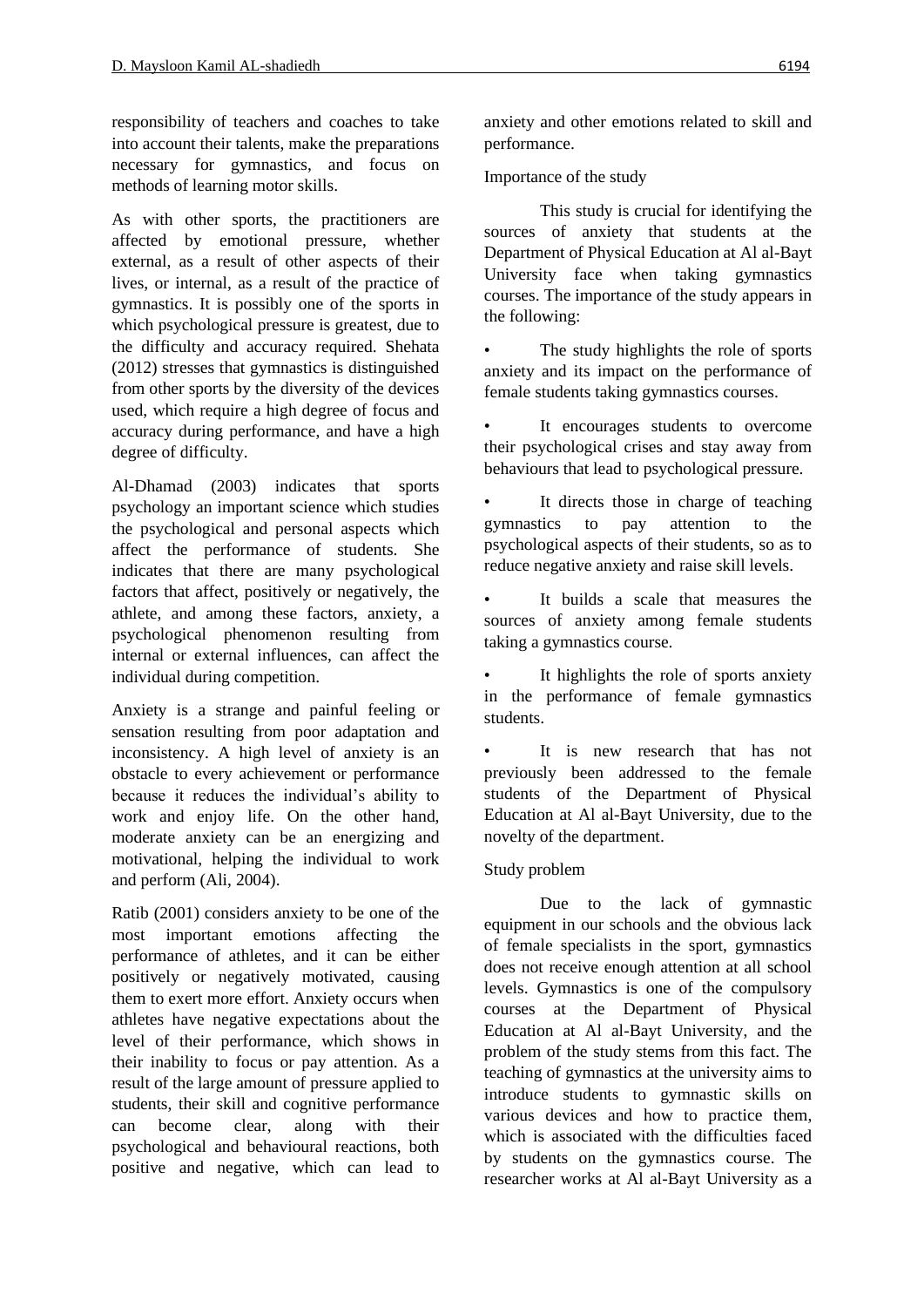gymnastics course teacher, and observes the students' anxiety and fear of performing the required skills. As it is a course that requires high-level physical and motor skills, many students postpone registering for the course until their graduation semester. Therefore, the researcher has decided to conduct this study in an attempt to uncover the sources of anxiety experienced by students at the department and suggest mechanisms to reduce the phenomenon of anxiety and turn it into a positive aspect which raises students' performance.

Objectives of the study

The study aims to identify:

1. The sources of anxiety faced by female students at the Department of Physical Education at Al al-Bayt University.

2. The sources of anxiety faced by female gymnastic students at Al al-Bayt University due to the variables of the study (residence, cumulative average, academic year).

Study questions

The study aims to answer the following questions:

1. What are the sources of anxiety that face female students taking the gymnastics course at the Department of Physical Education at Al al-Bayt University?

2. Are there any statistically significant differences ( $\alpha \leq 0.05$ ) in the sources of anxiety that face female students taking the gymnastics course in the Department of Physical Education at Al al-Bayt University, according to the variables of the study (residence, cumulative average, academic year)?

# Terminology

Anxiety: an unpleasant emotional state that the player is aware of, either repressed, internal and not linked to external management, or external, reflected in her actions as a reaction to a specific situation she is facing, reflected either positively or negatively in her performance (Abu Samhadana and Bani Hani, 2016).

Source of anxiety: the cause of anxiety among the female gymnastics course students, studied by translating behaviours and finding the real source, which could be:

1. Psychological stress: emotional and mental disorders that lead to incompatibility between muscular and nervous factors, forming a link in the thoughts that enter the mind when a person performs her duties, which may lead to apathy and the possibility of incompletion of the work assigned (Alawi, 1998).

2. Fear of devices: procedurally defined as an intense fear of sports equipment that the athlete feels as a result of the danger that threatens her, preventing her from responding in a rational manner. This danger is not justified with the presence of safety measures.

3. Loss of control: a psychological state in which the individual feels an increase in anxiety as a result of inability to focus and control performance, and as a result the control is external and not internal (Ratib, 2000).

4. Fear of failure: a condition wherein the individual suffers as a result of fear of failing to perform, which comes from a lack of security regarding her self-concept or self-esteem, being dominated by negative thoughts such as "how do I face society if I fail?" (Allawi, 2009).

Gymnastics course: a compulsory practical course offered to undergraduate students at the Department of Physical Education at Al al-Bayt University to learn gymnastics skills.

# **Limitations**

The study is constrained to the following human, temporal and special parameters:

• Human: all female students at the Department of Physical Education at Al al-Bayt University registered on the gymnastics course in the first semester of the academic year 2019/2020.

Temporal: the sample period 27/11/2019 to 28/12/2019.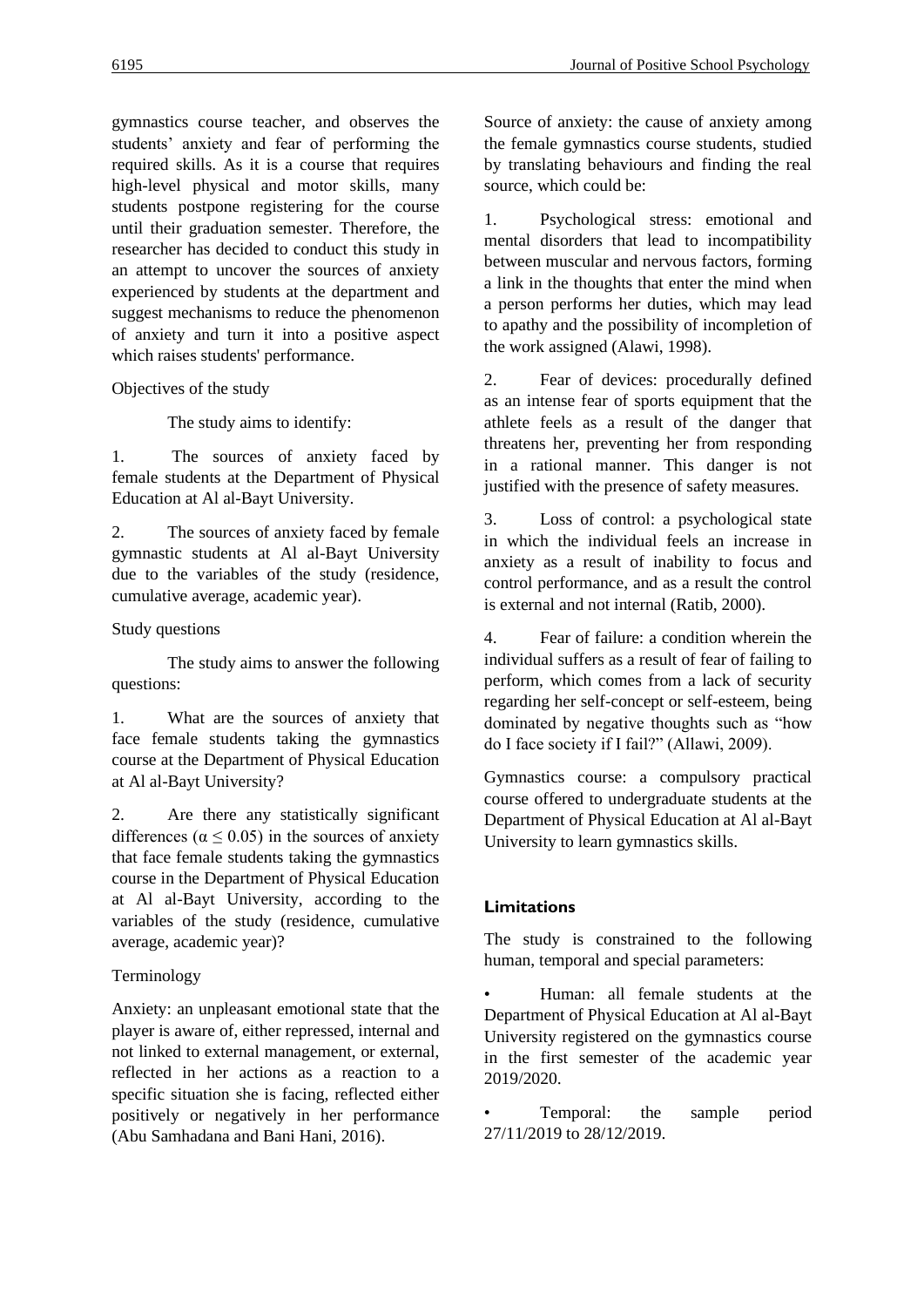Spatial: the Department of Physical Education, Al al-Bayt University.

### **Previous studies**

Abu Samhadana and Bani Hani (2016) identify the sources of anxiety among female students on the gymnastics course at the faculty of Sports Sciences at Mutah University, with a sample of 39 students representing the total community of the study. The researchers take the descriptive approach in survey form, using a questionnaire as a tool for data collection about the sources of anxiety. The sources of anxiety scale has 55 items distributed over 6 domains. Means, percentages, standard deviations, and an analysis of multiple variances are undertaken and the results show that the anxiety among the female students on the gymnastics course was of a medium degree, but with an absence of statistically significant differences due to the study variables (residence, cumulative average, academic level). In light of the results, the researchers recommend holding internal training courses for gymnastics skills for female students at the College of Sports Sciences at Mutah University.

Al-Dolat (2002) identifies the sources and levels of anxiety and psychological stress experienced by students on gymnastics courses at faculties of physical education in Jordanian universities. The sample consists of 350 male and female students. A questionnaire prepared by the researcher covers 53 items distributed over 5 domains. The results show that the sources of anxiety and psychological stress in the 5 domains among students were medium, while the sources and levels of anxiety among females were higher than among males.

Layeth et al. (2013) identify the relationship between psychological stress, self-confidence and the performance of basic skills in floor exercises in artistic gymnastics among women. The study population is its sample, consisting of 40 students in the second year at the College of Physical Education, University of Baghdad. The researchers conclude that psychological stress has an impact on the level of performance and recommend paying attention to the psychological needs of female students and enhancing their self-confidence, due to its apparent importance in the level of performance of gymnastic skills.

Turki and Tahseen (2009) study the relationship between anxiety and the ability to achieve a flip on a vault table. The sample consists of 14 students in the third stage at the Department of Physical Education, and the researchers take a descriptive approach to the problem, using a scale translated and revised by Ibrahim (1984), along with the means, standard deviations, Pearson correlation coefficient, and multiple correlation. The results show a significant correlation between the general anxiety scale and achievement, and the existence of an effect of the general anxiety scale at the level of female students.

Al-Khasawneh (2007) identify the levels of anxiety of female students on gymnastics courses at the Faculty of Physical Education at Yarmouk University. The researcher takes a descriptive approach to the study problem, using the Spielberger scale to measure anxiety, and a self-esteem checklist to measure anxiety and trait states. The study sample consists of 40 female students, chosen intentionally, and measures their anxiety states before and after a final test, by applying the two tools. The results show statistically significant differences between the female students from the two research categories in their anxiety states before the exam, but no differences between the female students in the two research categories in trait anxiety before the exam.

Mukesh Mitra (2013) determines the relationship between state anxiety and performance in gymnastics. The sample consists of 30 gymnasts, selected randomly, and a questionnaire prepared by the researcher consisting of 27 items distributed over 3 domains (technique, cognitive anxiety, selfconfidence). The results indicate a significant relationship between physical anxiety, cognitive anxiety, and self-confidence with performance among the gymnasts.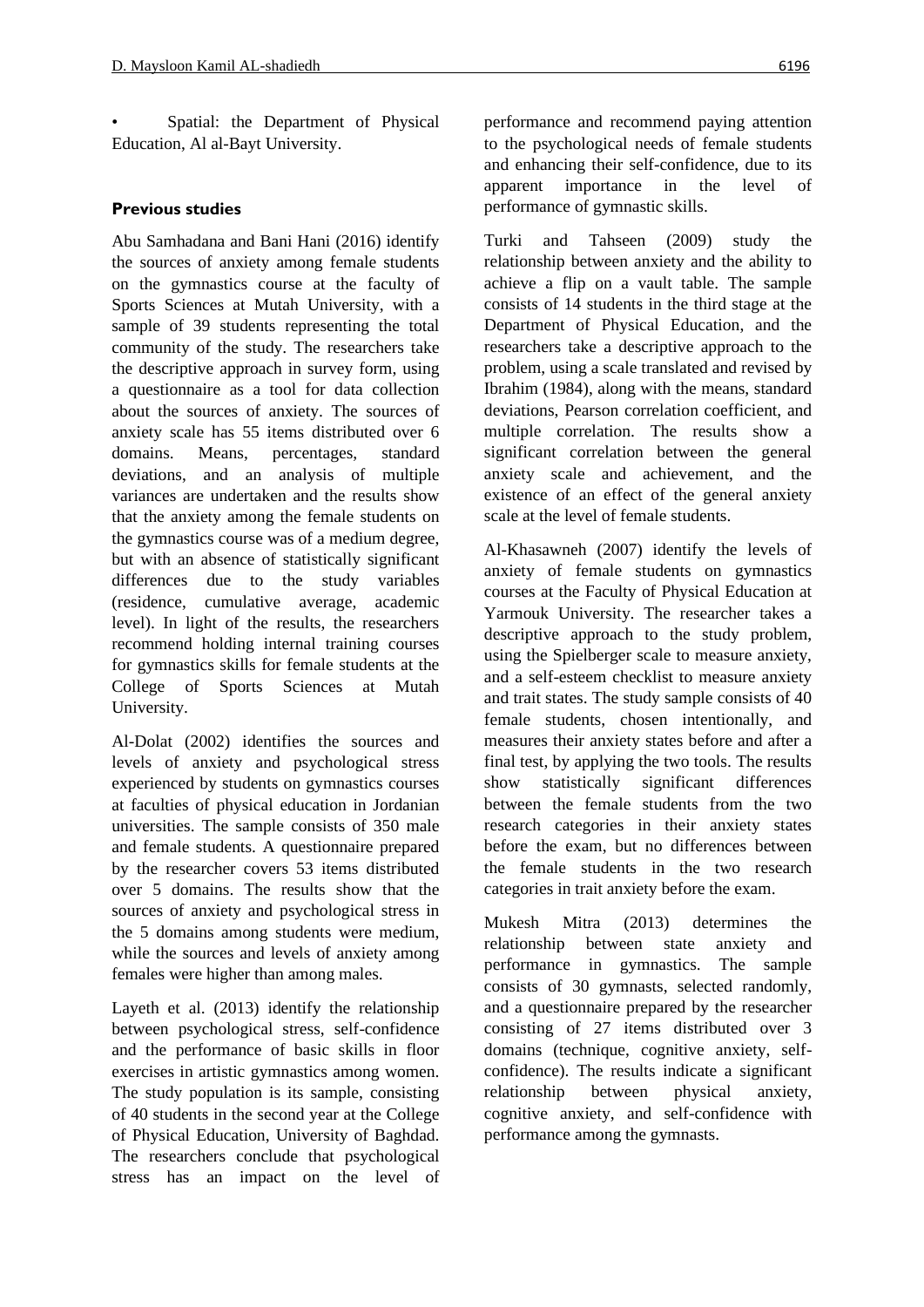Kazem and Muhammad (2010) identify the multi-dimensional anxiety of female gymnastics students, and the relationship between multi-dimensional anxiety and the performance of an inner flip movement on the vault device. The study sample consists of 74 players, randomly selected from 7 clubs. The researchers take a descriptive approach to the problem, using a self-assessment questionnaire scale prepared by Muhammad Hassan Allawi. The researchers calculate the mean, standard deviation, simple correlation coefficient (Pearson) and significance of correlation. The results show the existence of a significant relationship between multidimensional anxiety and the accuracy of performance of the gymnastic skill.

### Comment on previous studies

From the review of previous studies, the researcher notes that most agree with the subject of this study, in that they deal with the sources of anxiety facing students taking gymnastics courses. The researcher benefits from these studies in determining the method used, how to choose the sample and build the study tool. This study is distinguished from previous studies in that it aims to reveal the sources of anxiety and the extent of their impact on the performance of students taking the gymnastics course, so as to reduce them and positively affect their skills and performance.

### **Procedure**

#### Study approach

The researcher takes a descriptive (survey) study approach, as it suits the nature of this study and can achieve the objectives.

#### Community

 The study community consists of all female students registered on the gymnastics course in the first semester of  $2019/20$  (N=64).

#### Sample

 The study sample consists of 58 female students enrolled on the gymnastics course in the first semester of 2019/20, chosen intentionally from the study community.

Description of the study sample

The researcher distributed 64 questionnaires, of which 6 were chosen randomly to be excluded from the sample to form the exploratory (survey) study. Table 1 shows the distribution of the sample according to personal variables.

| Table 1: Distribution of the sample according |  |
|-----------------------------------------------|--|
| to personal information                       |  |

| <b>Variable</b>   | Level            | <b>Frequency</b> | Percentage |
|-------------------|------------------|------------------|------------|
|                   |                  |                  |            |
| <b>Place of</b>   | City             | 22               | 37.9       |
| residence         | Village          | 36               | 62.1       |
|                   | Total            | 58               | 100.0      |
|                   | 1st year         | 3                | 5.2        |
| Academic          | 2nd year         | $\overline{2}$   | 3.4        |
| level             | 3rd year         | 19               | 32.8       |
|                   | 4th year         | 34               | 58.6       |
|                   | Total            | 58               | 100.0      |
|                   | 67.99 or<br>less | 7                | 12.1       |
| <b>Cumulative</b> | 68-75.99         | 16               | 27.6       |
| average           | 76-84            | 26               | 44.8       |
| (GPA)             | More than<br>84  | 9                | 15.5       |
|                   | Total            | 58               | 100.0      |

#### Exploratory survey sample

The researcher used a random sampling method, by which 6 questionnaires were selected for an exploratory sample. These 6 students were excluded from the full study sample. The aim was to test the reliability of the tool (the questionnaire) and find any problems or errors by applying it to the exploratory sample. After verifying the validity and reliability of the tool, it was approved and used for the full data collection.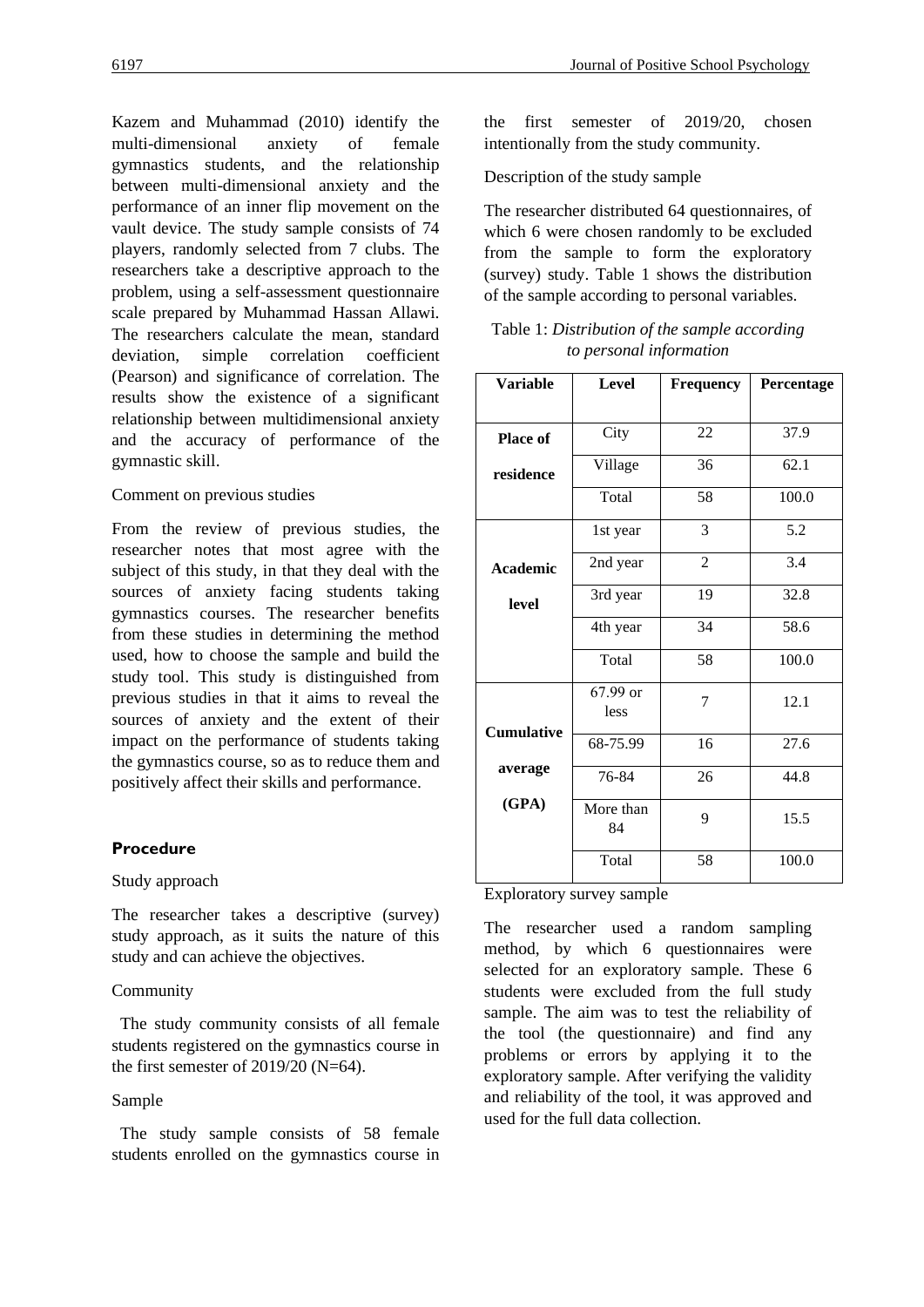# Tool

Following the review of the theoretical literature and previous research related to the subject of study, the researcher designed and built a questionnaire to identify the sources of anxiety among students on the gymnastics course.

The study tool included demographic information and the sources of anxiety scale. It initially consisted of 60 items covering 6 domains: psychological stress (12 items), fear of devices (9 items), psychological frustration (10 items), loss of control (8 items), fear of failure (9 items), and lack of readiness (10 items).

After presenting the tool to a group of arbitrators, specialists in the field of psychology and the subject of the study, the final form of the scale consists of 38 items distributed over 4 domains:

- 1. Psychological stress (paragraphs 1-12)
- 2. Dread of devices (paragraphs 13-21)
- 3. Loss of control (paragraphs 22-29)
- 4. Fear of failure (paragraphs 30-38).

The tool used a five-point Likert scale to score the sources of anxiety among female students taking the gymnastics course, as in the studies of Allyson (1993), Al-Dolatb (2002) and Abu Samhadana and Bani Hani (2016).

# **Scientific treatment of the test**

Validity of the tool

The validity of the tool was verified by presenting it to a group of specialized arbitrators familiar with the subject of the study, members of the teaching staff in the faculties of physical education in Jordanian universities and other universities. Taking the opinions they expressed about the study tool, it was rebuilt in its final form, and amended again according to their notes. It was presented to them again after the amendment, and the arbitrators agreed on the validity of the content, and that it did indeed measure what it was

intended to. Appendix 2 lists the names of the arbitrators.

Reliability of the tool

To verify the reliability of the tool, the reliability coefficient (Cronbach's alpha) was calculated for all paragraphs in the study domains, and for the tool as a whole, as shown in Table 2.

| Table 2: Cronbach's alpha for the domains for |  |
|-----------------------------------------------|--|
| <i>the exploratory sample</i>                 |  |

| Domain                      | <b>Reliability coefficient</b> |
|-----------------------------|--------------------------------|
| <b>Psychological stress</b> | 0.78                           |
| <b>Dread of devices</b>     | 0.76                           |
| <b>Loss of control</b>      | 0.75                           |
| <b>Fear of failure</b>      | 0.70                           |
| Tool as a whole             | 0.75                           |

Table 2 shows that the reliability coefficients for the tool domains range from 0.70 to 0.78, all of which are highly acceptable values for the purposes of the current study.

# **Variables of the study**

Independent variables

1 - Place of residence: two levels (city, village).

2 - Academic level: four levels (first, second, third and fourth).

3 - Cumulative average (GPA): four levels (67.99 and below, 68-75.99, 76-84, more than 84).

# Dependent variable

1 - Source of anxiety: four areas (psychological stress, dread of devices, loss of control, fear of failure).

# Statistical processors

The researcher used the Statistical Package for Educational and Social Sciences (SPSS) program for data processing, in which the means and standard deviations for the tool as a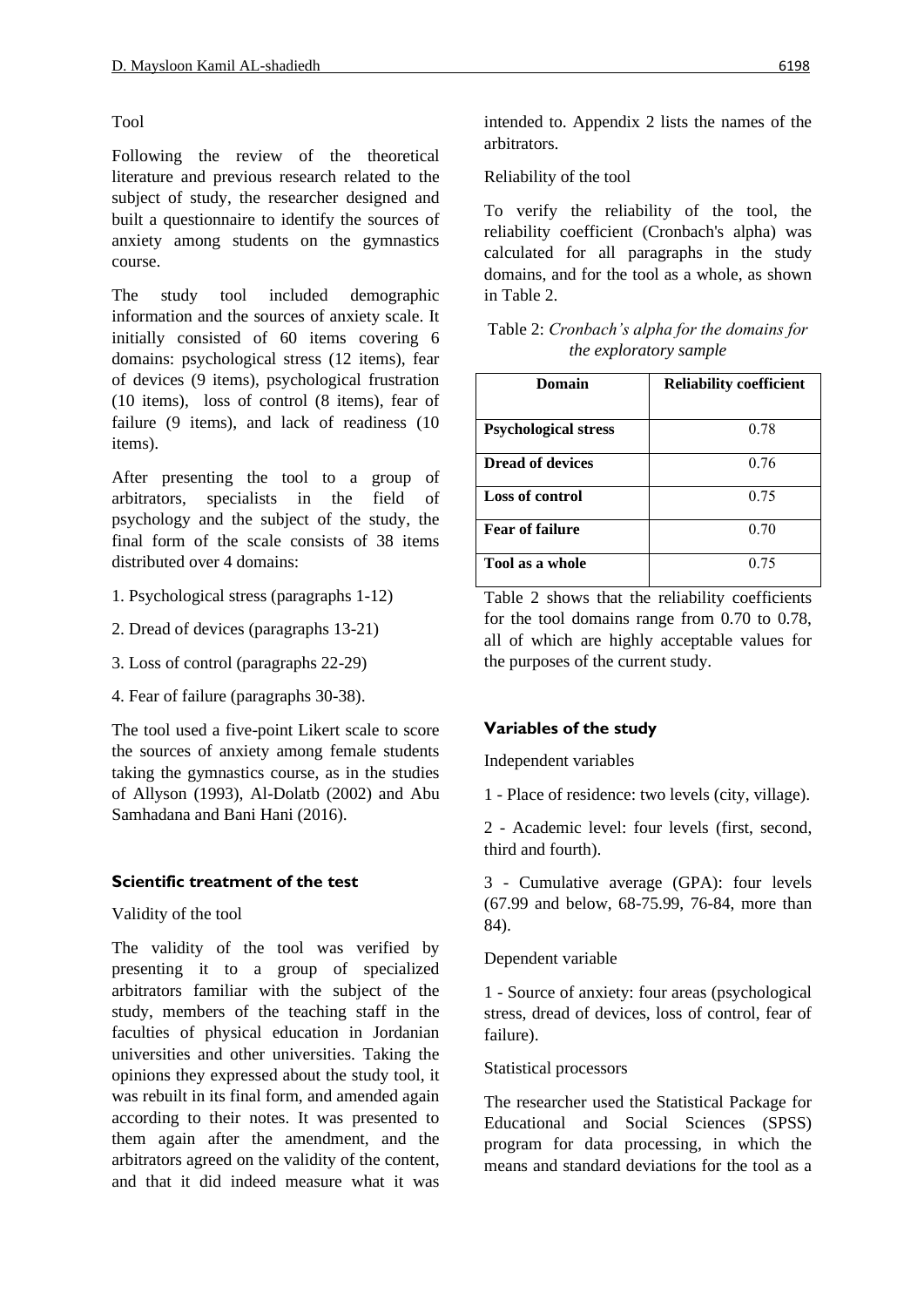whole, the one-way analysis of variance (ANOVA) test, Cronbach's alpha, and independent samples T-test (Scheffe test) were calculated.

### **Presentation and discussion of results**

This section includes the presentation of the results of the study, which identify the sources of anxiety facing the students taking the gymnastics course in the Department of Physical Education at Al al-Bayt University, measured by their responses to the questions of the study. Below is a presentation and discussion of these results.

Results related to the first question: What are the sources of anxiety that face students taking the gymnastics course at the Department of Physical Education at Al al-Bayt University?

To answer this question, the means and standard deviations of the answers by the sample members are calculated for the study domains and the tool as a whole, given in Table 3.

| Rank | No.                 | Domain               | <b>Mean</b> | <b>Standard</b><br>deviation | <b>Evaluation</b> |
|------|---------------------|----------------------|-------------|------------------------------|-------------------|
|      |                     | Psychological stress | 3.42        | 0.65                         | Medium            |
| 2    | $\overline{4}$      | Fear of failure      | 3.37        | 0.85                         | Medium            |
| 3    | 3                   | Loss of control      | 3.25        | 0.92                         | Medium            |
| 4    | $\overline{2}$      | Dread of devices     | 3.19        | 0.85                         | Medium            |
|      | The tool as a whole |                      | 3.32        | 0.70                         | Medium            |

Table 3: *Mean and standard deviation (descending order by mean)*

Table 3 shows that the averages of the responses of the sample for each domain of the tool range from 3.19 to 3.42, and the highest averages are for the domain psychological stress, followed by fear of failure, then loss of control, and lastly dread of devices.

To give a more detailed picture of the sources of anxiety among the students, the means and standard deviations of their responses are calculated for the paragraphs in each domain individually, as given in Tables 4-7.

| Table 4: Mean and standard deviation of the responses to the paragraphs in the psychological |
|----------------------------------------------------------------------------------------------|
| stresses domain (in descending order)                                                        |

| Rank           | Number | Paragraph                                                                                       | Mean | <b>SD</b> | Evaluation |
|----------------|--------|-------------------------------------------------------------------------------------------------|------|-----------|------------|
|                | 5      | Being immersed in thinking increases my doubts<br>about my abilities when performing the skill  | 3.81 | 1.12      | High       |
| $\mathfrak{D}$ |        | Repeated injuries when performing the skill<br>increases my fears                               | 3.79 | 1.17      | High       |
| 3              | 3      | I perform the skill hastily                                                                     | 3.74 | 1.07      | High       |
| 4              | 1      | Interfering with my personal affairs raises my<br>fears                                         | 3.72 | 1.07      | High       |
| 5              | 6      | I struggle to focus on several skills at once                                                   | 3.67 | 1.19      | Medium     |
| 6              | 10     | For fear of being reprimanded I deal with the<br>instructor with caution during the exam        | 3.48 | 1.20      | Medium     |
|                | 4      | The lack of reconciling between the theoretical<br>and practical study of the course bothers me | 3.38 | 1.18      | Medium     |
| 8              | 9      | I sleep little the night before the exam                                                        | 3.38 | 1.39      | Medium     |
| 9              | 8      | Teacher's authoritarian treatment causes me a lot<br>of problems                                | 3.29 | 1.51      | Medium     |
| 10             | 11     | I have thought of dropping or withdrawing the<br>course for fear of it                          | 3.16 | 1.45      | Medium     |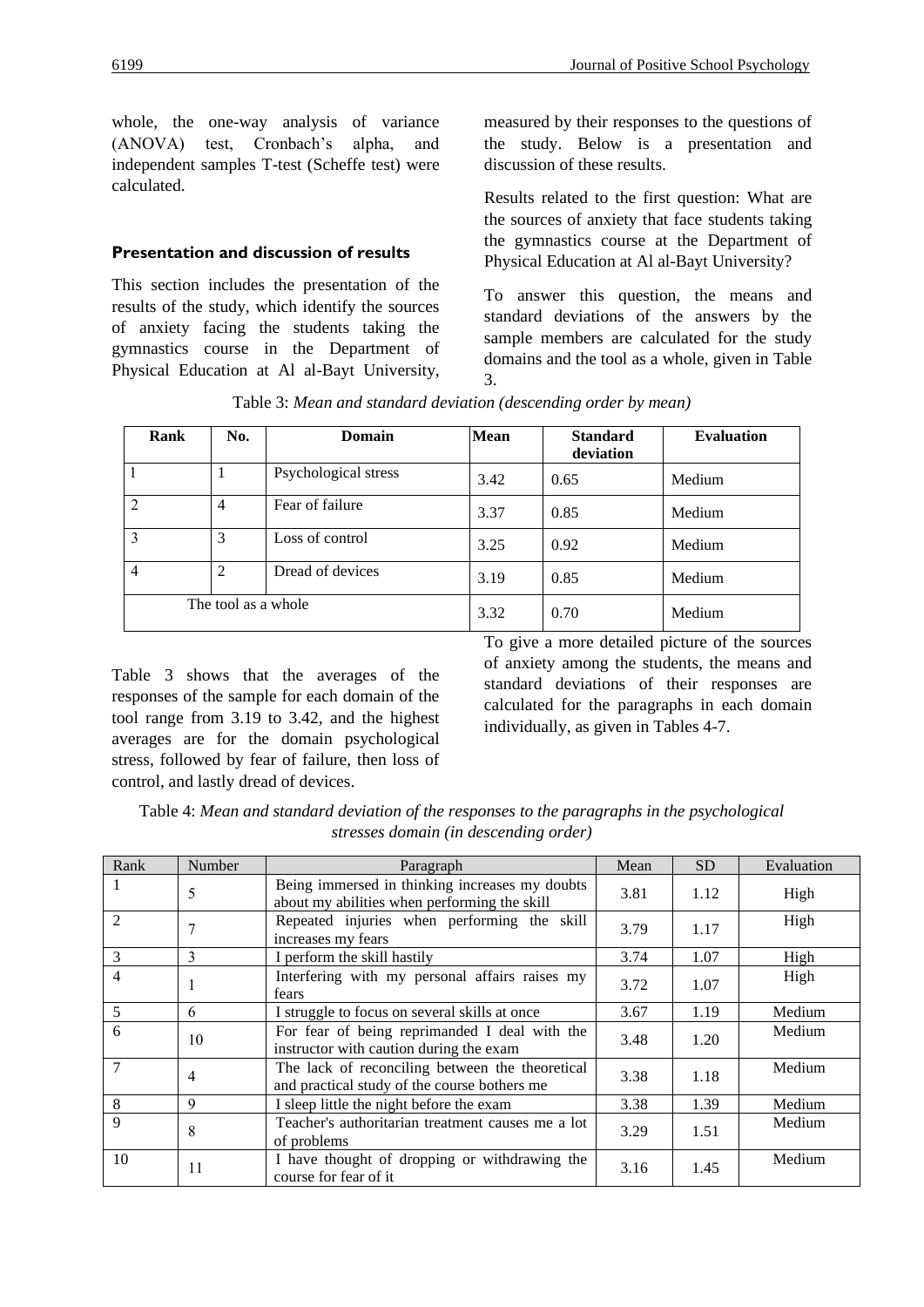|                                       | ∸          | My family's inability to provide for my needs<br>worries me                   | 3.03 | 1.17   | Medium |
|---------------------------------------|------------|-------------------------------------------------------------------------------|------|--------|--------|
| 12                                    | $\sqrt{2}$ | Students feel ashamed to wear gymnastics clothes<br>while learning gymnastics | 2.55 | 1.33   | Medium |
| The domain of psychological pressures |            | 3.42                                                                          | 0.65 | Medium |        |

It appears from Table 4 that the means of the responses of the sample to the paragraphs of the psychological stress domain range from 2.55 to 3.81. Paragraph 5, "being immersed in thinking increases my doubts about my abilities when performing the skill" came first (M=3.81) with a high evaluation score. Meanwhile, paragraph 12, "students feel ashamed to wear gymnastics clothes while learning gymnastics" came last (M=2.55) with a medium evaluation score. The average for the psychological stresses (pressures) domain as a whole is 3.42, with a medium evaluation score. From the researcher's point of view, this result shows that the nature of gymnastics is characterized by a high degree of danger, which requires the teacher to use specific teaching methods, such as command and control methods, in order to maintain the factors of security and safety while the students perform the required skills. However, this does not correspond with the nature of the female students, as they do not like this method, which leads to psychological pressure, causing anxiety and impeding the proper performance of the skills.

| Table 5: Means and standard deviations of the responses to the paragraphs in the dread of devices |
|---------------------------------------------------------------------------------------------------|
| domain (in descending order)                                                                      |

| Rank | Number                      | Paragraph                                                                                 | Mean | <b>SD</b> | Evaluation |
|------|-----------------------------|-------------------------------------------------------------------------------------------|------|-----------|------------|
|      | 2                           | My fear decreases when my teammates perform<br>well on the devices                        | 4.00 | 0.92      | High       |
|      | 9                           | feel I can achieve better results if the<br>performance on the devices is optional        | 3.72 | 1.29      | High       |
| 3    |                             | I feel frightened when performing on the devices                                          | 3.60 | 1.18      | Medium     |
| 4    | 3                           | I find it hard to feel safe while performing<br>unassisted on the devices                 | 3.28 | 1.35      | Medium     |
| 5    | 5                           | I feel insecure about relying on myself for<br>difficult tasks on the devices             | 3.19 | 1.41      | Medium     |
| 6    | 6                           | Frequent failure to perform on the devices always<br>frustrates me                        | 3.05 | 1.38      | Medium     |
|      | 8                           | I get bored when I perform the skill on the<br>devices during the lecture                 | 2.69 | 1.30      | Medium     |
| 8    | 7                           | I think this course should be replaced with other<br>courses                              | 2.64 | 1.40      | Medium     |
| 9    | $\overline{4}$              | I have a desire not to attend lectures because I am<br>afraid of new movements on devices | 2.52 | 1.42      | Medium     |
|      | The dread of devices domain |                                                                                           | 3.19 | 0.85      | Medium     |

Table 5 shows that the means of the responses to the paragraphs in the dread of devices domain range from 2.52 to 4.00. Paragraph 2, "my feeling of fear decreases when my teammates perform well on the devices" came first (M=4.00) with a high rating score, while paragraph 4, "I have a desire not to attend lectures because of my fear of new movements on the devices" came last (M=2.52), with a medium rating score. The mean for the whole domain is 3.19, with a medium rating score.

The researcher attributes this result to the possibility that female students achieve better results if performance on the devices is optional, as well as the vague fear female students have of performing on gymnastics equipment which affects their levels of anxiety. The specificity of gymnastics performance, the multiplicity of its devices and the various skills require high levels of concentration and accuracy during performance. In addition to the difficulty and danger of performing, it requires great focus and attention, which reduces boredom during the lectures.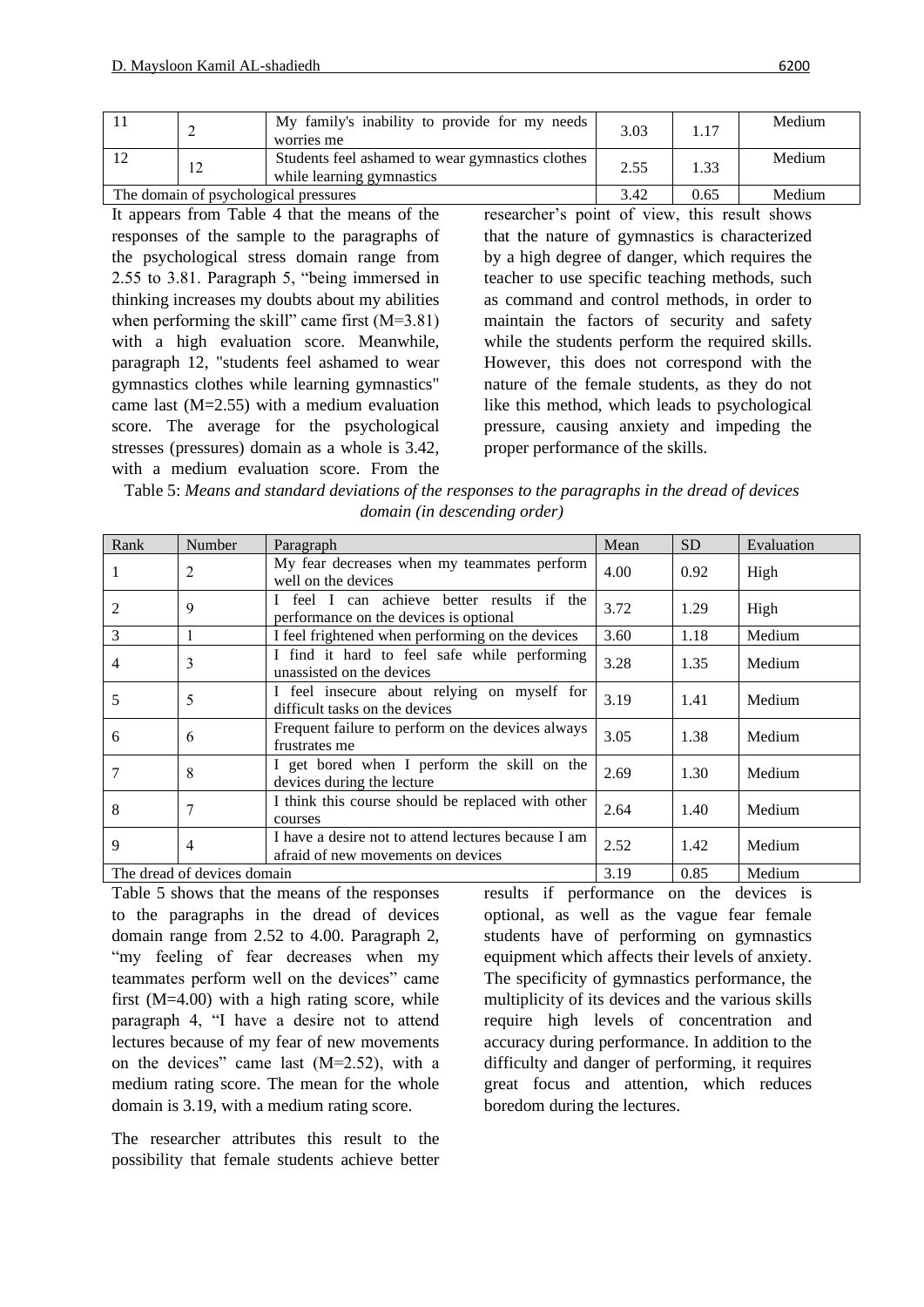| Rank                                  | Number | Paragraph                                                                                       | Mean | <b>SD</b> | Evaluation |
|---------------------------------------|--------|-------------------------------------------------------------------------------------------------|------|-----------|------------|
|                                       | 2      | I feel distressed about the events around me                                                    | 3.69 | 1.20      | Medium     |
| 2                                     | 6      | I am convinced that the negative results of my<br>performance make me lose control of my nerves | 3.45 | 1.30      | Medium     |
| 3                                     | 4      | I can't control my thoughts while performing the<br>skills                                      | 3.36 | 1.29      | Medium     |
| $\overline{4}$                        | 3      | During the lecture I get the feeling that I can't<br>control my performance                     | 3.22 | 1.23      | Medium     |
| 5                                     | 7      | I doubt my ability to influence what happens<br>around me during the lecture                    | 3.21 | 1.25      | Medium     |
| 6                                     | 8      | I feel like every complex skill in the course is a<br>direct threat to me                       | 3.16 | 1.35      | Medium     |
|                                       | 5      | I get scared and threatened just thinking about the<br>exam                                     | 3.10 | 1.25      | Medium     |
| 8                                     |        | I guess my concern for myself does not leave me<br>a chance to think of anything else           | 2.79 | 1.33      | Medium     |
| The loss of control domain as a whole |        |                                                                                                 | 3.25 | 0.92      | Medium     |

Table 6: *Means and standard deviations of the responses to the paragraphs in the loss of control domain (in descending order)*

Table 6 shows that the means of the responses to the paragraphs in the loss of control domain range from 2.79 to 3.69. Paragraph 2, "I feel distressed about the events around me" has the highest mean and came first (M=3.69) with a high rating score, while paragraph 1, "I guess my concern for myself does not leave me a chance to think of anything else" has the lowest mean and came in last place (M=2.79, SD=1.33) with a medium evaluation score. The mean for the loss of control domain as a whole is 3.25, with a medium evaluation score.

The researcher attributes this result to the students' feelings of fear and threat from just thinking about the test, and also to the situation they suffer as a result of an inability to focus and control the performance. The control is external rather than internal, and the students' interest in themselves does not hinder them from thinking about other things. However, most of their attention is focused on the skills presented during the lecture, and directed away from personal matters, which hinders their ability to focus, but makes them able to control their thinking and find appropriate solutions to overcome the obstacles they face. This may make them frustrated, as the skills require a high degree of focus on the details and technical steps.

Table 7: *Means and standard deviations of the responses to the paragraphs in the fear of failure domain (in descending order)*

| Rank           | Number         | Paragraph                                                                           | Mean | <b>SD</b> | Evaluation |
|----------------|----------------|-------------------------------------------------------------------------------------|------|-----------|------------|
|                | 4              | Strange thoughts give me the incentive to face failure<br>to perform                | 3.64 | 1.05      | Medium     |
| $\mathfrak{D}$ | 9              | Sometimes the fear of failure helps me do better                                    | 3.59 | 1.21      | Medium     |
| 3              | 6              | Lack of optimism means my performance is threatened<br>with failure at every moment | 3.48 | 1.20      | Medium     |
| 4              | $\mathbf{r}$   | My constant wandering mind makes me tired                                           | 3.48 | 1.08      | Medium     |
| 5              | 3              | I find it difficult to control my behaviour while<br>performing                     | 3.36 | 1.27      | Medium     |
| 6              |                | I get negative thoughts when performing                                             | 3.33 | 1.38      | Medium     |
|                | 8              | I expect failure before I start                                                     | 3.24 | 1.38      | Medium     |
| 8              | $\overline{2}$ | I feel I can't tell anyone how much fear I feel when<br>performing                  | 3.22 | 1.35      | Medium     |
| 9              | 5              | I am afraid to confront the teacher and I do not know<br>how to deal with him       | 2.98 | 1.34      | Medium     |
|                |                | The fear of failure domain as a whole                                               | 3.37 | 0.85      | Medium     |

Table 7 shows that the means of the responses to the paragraphs in the fear of failure domain range from 2.98 to 3.64, with a medium evaluation for the domain. Paragraph 4,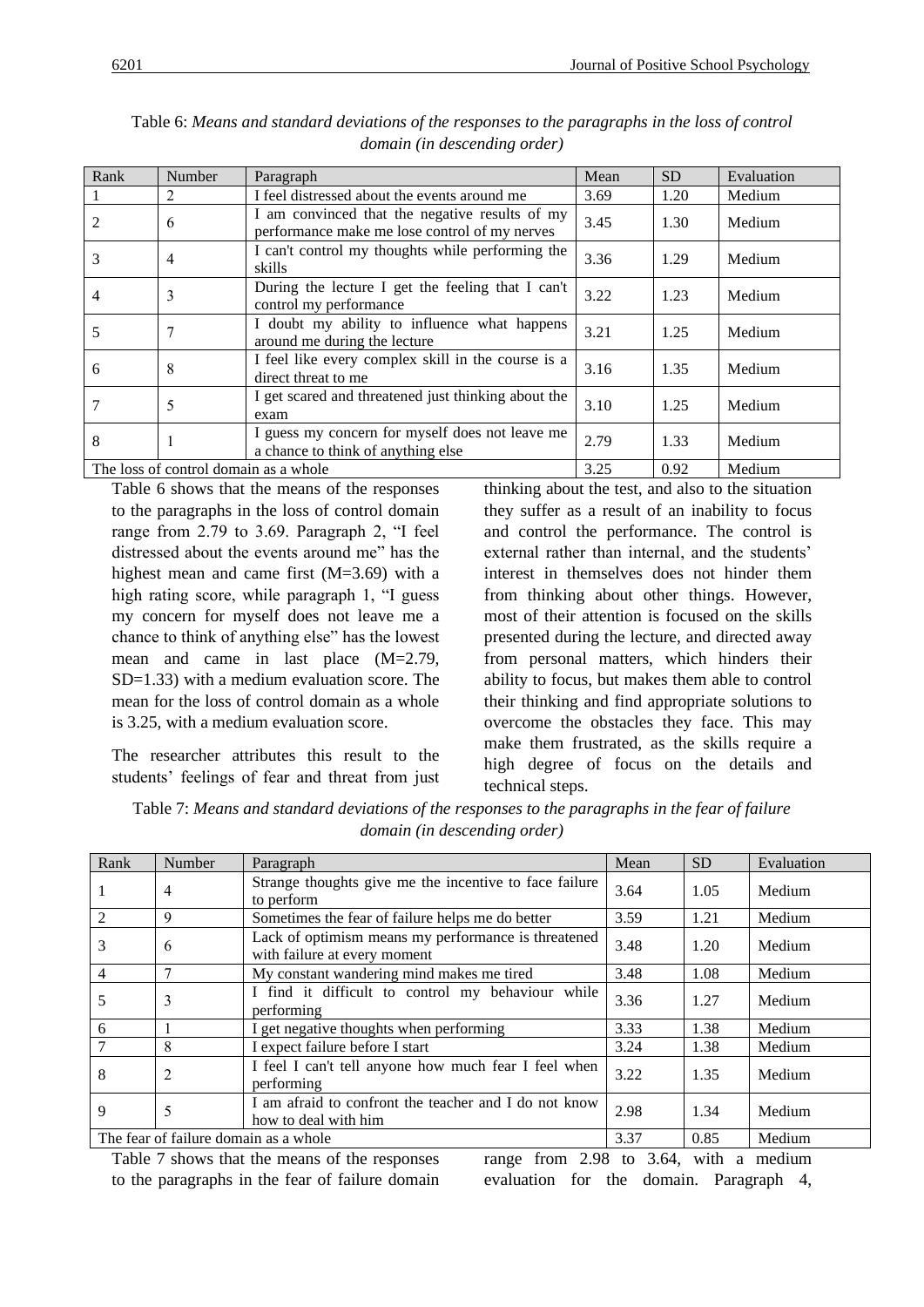"strange thoughts give me the incentive to face failure to perform" came in first with an average score 3.64, while paragraph 5, "I am afraid to confront the teacher and I do not know how to deal with him" came last, with an average of 2.98. The arithmetic mean for the fear of failure domain as a whole is 3.37, with a medium evaluation degree.

The researcher attributes this result to the fact that the continuous wandering of minds of the students makes them tired, due to the states that affect them as a result of fear of failure to perform well. They have negative thoughts that they will fail to perform, and find it difficult to control their behaviour during performance due to their feelings of a lack of security regarding their self-concept.

Results related to the second question: Are there statistically significant differences (at the significance level  $\alpha \leq 0.05$ ) in the sources of anxiety that face gymnastics students in the Department of Physical Education at Al al-Bayt University, according to the study variables (place of residence, cumulative average, academic year)?

To answer this question, means and standard deviations of the responses of the sample members to all domains and the study tool as a whole are calculated according to the study variables (place of residence, cumulative average, academic level). One-way analysis of variance (ANOVA) is applied to all domains and the study tool as a whole according to the study variables (cumulative average, academic level). The independent samples T-test is applied to the domains and the tool as a whole according to the variable place of residence. The following is a presentation of the results.

| Variable             | City |           | Village |           | T    | Sig.    |  |
|----------------------|------|-----------|---------|-----------|------|---------|--|
|                      | Mean | <b>SD</b> | Mean    | <b>SD</b> |      |         |  |
| Psychological stress | 3.18 | 0.67      | 3.56    | 0.60      | 2.28 | $0.03*$ |  |
| Dread of devices     | 2.88 | 0.79      | 3.37    | 0.84      | 2.20 | $0.03*$ |  |
| Loss of control      | 2.97 | 0.86      | 3.42    | 0.93      | 1.85 | 0.07    |  |
| Fear of failure      | 3.14 | 0.84      | 3.51    | 0.84      | 1.62 | 0.11    |  |
| Tool as a whole      | 3.06 | 0.66      | 3.48    | 0.68      | 2.30 | $0.02*$ |  |

Table 8: *Independent samples T-test according to place of residence*

\* Statistically significant at the level of significance  $\alpha \le 0.05$ .

Table 8 shows that there are statistically significant differences at the significance level  $\alpha \leq 0.05$  for the domains psychological stress, dread of devices and the tool as a whole, as the T values are significant (0.03, 0.03 and 0.02, respectively). Reviewing the means of the domains, shows differences in favour of the village as place of residence, as the mean score for village is higher than for city. The results indicate no statistically significant differences at the significance level  $\alpha \leq 0.05$  for the domains loss of control or fear of failure, as the

T values are not statistically significant (0.07 and 0.11, respectively). However, this indicates that the female students in the village are more exposed to sources of anxiety. The researcher attributes this result to the fact that female students in the city have greater opportunities to deal with sports equipment through the possibility of participating in training courses at fitness centres, which makes them more able to overcome the sources of anxiety they face.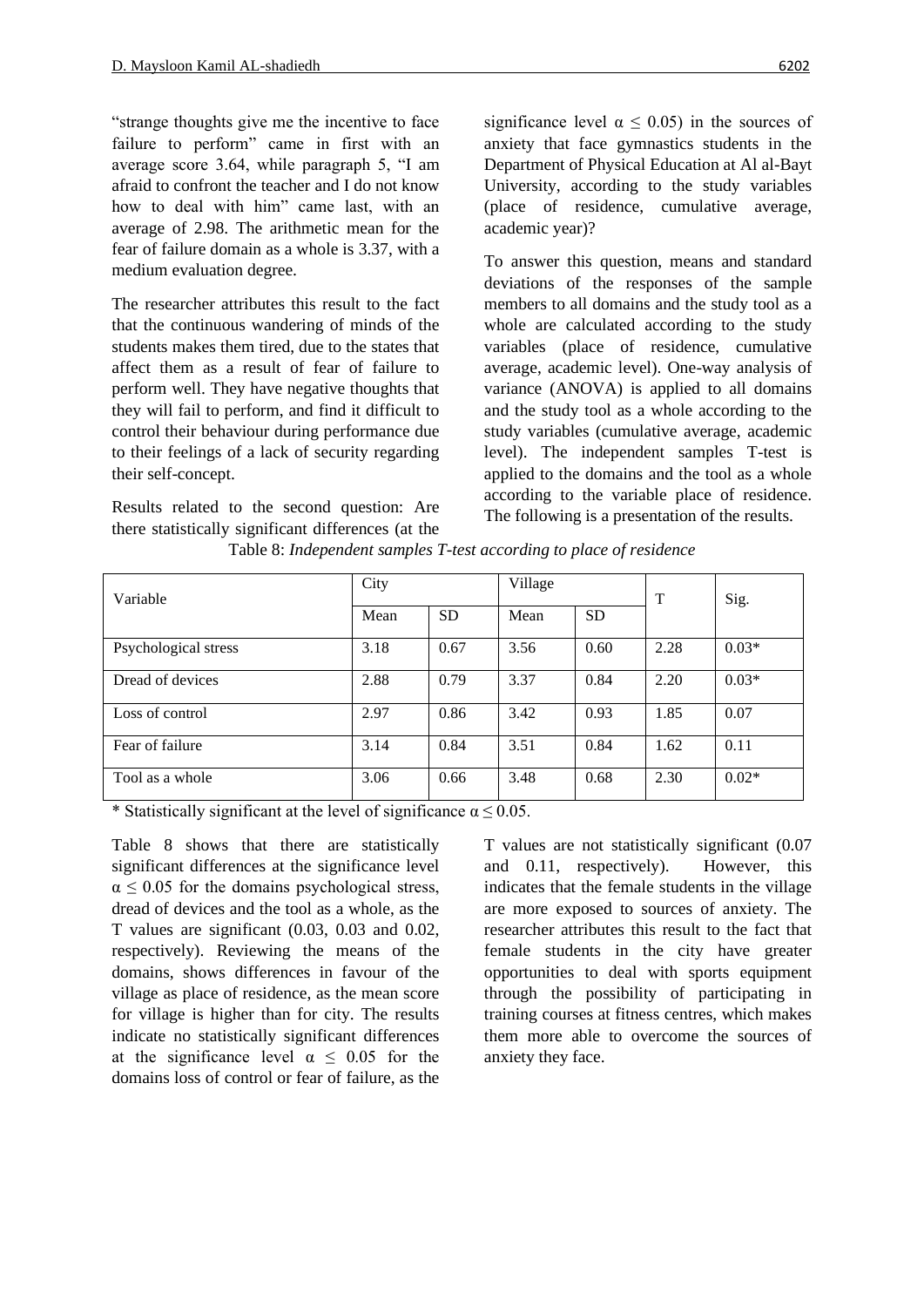| Domain           | Academic<br>level | Mean | <b>SD</b> | Source         | Sum of<br>squares | DF | Average<br>of squares | $\mathbf{F}$ | Sig.    |
|------------------|-------------------|------|-----------|----------------|-------------------|----|-----------------------|--------------|---------|
| Psychological    | 1st year          | 4.25 | 0.72      | Between groups | 3.56              | 3  | 1.19                  | 3.13         | $0.03*$ |
|                  | 2nd year          | 3.04 | 0.88      | Within groups  | 20.51             | 54 | 0.38                  |              |         |
| stress           | 3rd year          | 3.19 | 0.65      | Total          | 24.08             | 57 |                       |              |         |
|                  | 4th year          | 3.50 | 0.58      |                |                   |    |                       |              |         |
|                  | 1st year          | 4.22 | 0.29      | Between groups | 3.47              | 3  | 1.16                  | 1.66         | 0.19    |
|                  | 2nd year          | 3.33 | 1.41      | Within groups  | 37.76             | 54 | 0.70                  |              |         |
| Dread of devices | 3rd year          | 3.11 | 0.88      | Total          | 41.24             | 57 |                       |              |         |
|                  | 4th year          | 3.13 | 0.81      |                |                   |    |                       |              |         |
|                  | 1st year          | 4.25 | 0.50      | Between groups | 10.29             | 3  | 3.43                  | 4.83         | $0.00*$ |
|                  | 2nd year          | 1.75 | 0.53      | Within groups  | 38.38             | 54 | 0.71                  |              |         |
| Loss of control  | 3rd year          | 2.94 | 0.96      | Total          | 48.67             | 57 |                       |              |         |
|                  | 4th year          | 3.42 | 0.80      |                |                   |    |                       |              |         |
|                  | 1st year          | 4.59 | 0.17      | Between groups | 7.65              | 3  | 2.55                  | 4.07         | $0.01*$ |
| Fear of failure  | 2nd year          | 2.56 | 0.31      | Within groups  | 33.84             | 54 | 0.63                  |              |         |
|                  | 3rd year          | 3.09 | 0.90      | Total          | 41.49             | 57 |                       |              |         |
|                  | 4th year          | 3.47 | 0.76      |                |                   |    |                       |              |         |
| Tool as a whole  | 1st year          | 4.32 | 0.28      | Between groups | 4.86              | 3  | 1.62                  | 3.79         | $0.02*$ |
|                  | 2nd year          | 2.72 | 0.80      | Within groups  | 23.07             | 54 | 0.43                  |              |         |
|                  | 3rd year          | 3.09 | 0.75      | Total          | 27.92             | 57 |                       |              |         |
|                  | 4th year          | 3.39 | 0.61      |                |                   |    |                       |              |         |

Table 9: *ANOVA test according to academic year*

\* Statistically significant at the level of significance  $\alpha \le 0.05$ 

It appears from Table 9 that there are no statistically significant differences at the significance level  $\alpha \leq 0.05$  in the responses of the sample to the domain dread of devices according to the variable academic level, as the F values are not statistically significant (0.19). On the other hand, there are statistically significant differences at the significance level  $\alpha \leq 0.05$  in the responses to the domains psychological stress, loss of control, fear of failure and the tool as a whole, according to the variable academic level, as the F values are a statistically significant (0.03, 0.00, 0.01 and 0.02, respectively). To identify the sources of these differences, the Scheffe method is applied for spatial comparison, as shown in Table 10.

| Domain                  | Academic<br>level | Mean | 1st year | 2nd year | 3rd year | 4th year |
|-------------------------|-------------------|------|----------|----------|----------|----------|
| Psychological<br>stress | 1st year          | 4.25 |          | $0.75*$  | $1.06*$  | $1.21*$  |
|                         | 2nd year          | 3.50 |          |          | $0.31*$  | $0.46*$  |
|                         | 3rd year          | 3.19 |          |          |          | $*0.15$  |
|                         | 4th year          | 3.04 |          |          |          |          |
| Loss of control         | 1st year          | 4.25 |          | $0.83*$  | $1.31*$  | $2.5*$   |
|                         | 2nd year          | 3.42 |          |          | $0.48*$  | $1.67*$  |
|                         | 3rd year          | 2.94 |          |          |          | $*1.19$  |
|                         | 4th year          | 1.75 |          |          |          |          |
| Fear of failure         | 1st year          | 4.59 |          | $1.12*$  | $*1.50$  | $2.03*$  |
|                         | 2nd year          | 3.47 |          |          | $0.38*$  | $0.91*$  |

Table 10: *Scheffe method for spatial comparison according to academic level.*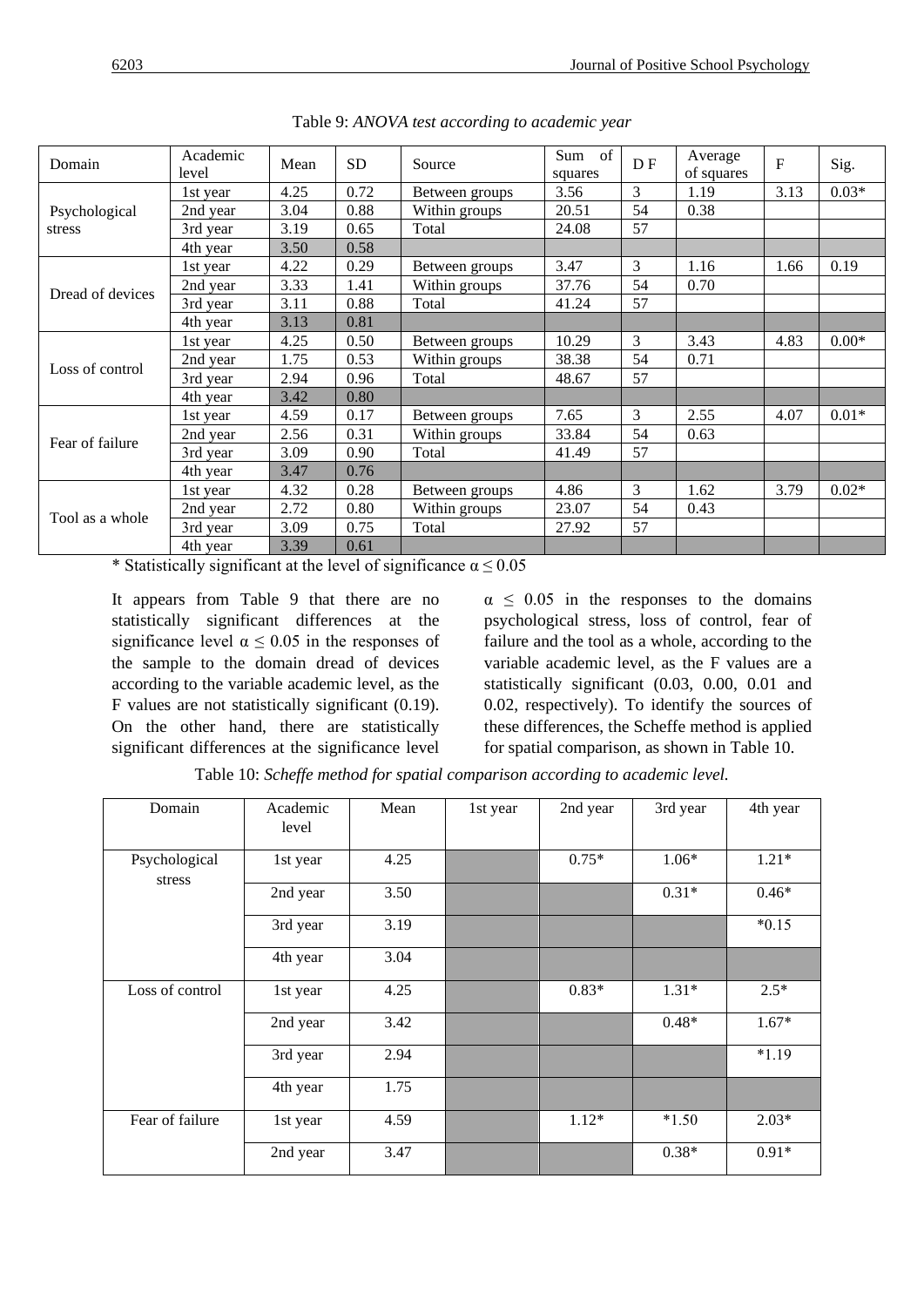|                 | 3rd year | 3.09 |         |         | $*0.53$ |
|-----------------|----------|------|---------|---------|---------|
|                 | 4th year | 2.56 |         |         |         |
| Tool as a whole | 1st year | 4.32 | $0.93*$ | $1.23*$ | $*1.60$ |
|                 | 2nd year | 3.39 |         | $*0.30$ | $0.67*$ |
|                 | 3rd year | 3.09 |         |         | $*0.37$ |
|                 | 4th year | 2.72 |         |         |         |

\* Statistically significant at the level of significance  $\alpha \le 0.05$ .

The results shown in Table 10 indicate that the sources of difference are between the first year of the academic level and each other year (second, third and fourth) in favour of the first year, which shows that anxiety among female students decreases with their increasing academic level. The researcher attributes this to the fact that students become accustomed to the devices and become more confident in their abilities to use them.

Table 11: *ANOVA test according to cumulative average (GPA)*

| <b>Domain</b>           | Average       | <b>Mean</b>       | <b>SD</b> | <b>Source</b>  | <b>Sum</b><br><b>of</b><br>squares | <b>DF</b>       | Average<br>of squares | $\mathbf{F}$ | Sig. |
|-------------------------|---------------|-------------------|-----------|----------------|------------------------------------|-----------------|-----------------------|--------------|------|
| Psychological<br>stress | 67.99 or less | 3.52              | 0.56      | Between groups | 0.53                               | $\overline{3}$  | 0.18                  | 0.41         | 0.75 |
|                         | 68-75.99      | $\overline{3.39}$ | 0.58      | Within groups  | 23.54                              | 54              | 0.44                  |              |      |
|                         | 76-83.99      | 3.48              | 0.77      | Total          | 24.08                              | 57              |                       |              |      |
|                         | 84 or more    | 3.22              | 0.49      |                |                                    |                 |                       |              |      |
|                         | 67.99 or less | 3.33              | 0.89      | Between groups | 3.79                               | 3               | 1.26                  | 1.82         | 0.15 |
| Dread of devices        | 68-75.99      | 2.93              | 0.76      | Within groups  | 37.45                              | 54              | 0.69                  |              |      |
|                         | 76-83.99      | 3.43              | 0.96      | Total          | 41.24                              | 57              |                       |              |      |
|                         | 84 or more    | 2.84              | 0.39      |                |                                    |                 |                       |              |      |
| Loss of control         | 67.99 or less | 3.27              | 0.91      | Between groups | 0.49                               | $\overline{3}$  | 0.16                  | 0.18         | 0.91 |
|                         | 68-75.99      | 3.10              | 0.96      | Within groups  | 48.18                              | 54              | 0.89                  |              |      |
|                         | 76-83.99      | 3.30              | 1.06      | Total          | 48.67                              | 57              |                       |              |      |
|                         | 84 or more    | 3.33              | 0.42      |                |                                    |                 |                       |              |      |
|                         | 67.99 or less | 3.51              | 0.88      | Between groups | 0.40                               | $\overline{3}$  | 0.13                  | 0.17         | 0.91 |
| Fear of failure         | 68-75.99      | 3.25              | 0.88      | Within groups  | 41.10                              | 54              | 0.76                  |              |      |
|                         | 76-83.99      | 3.39              | 0.89      | Total          | 41.49                              | 57              |                       |              |      |
|                         | 84 or more    | 3.42              | 0.80      |                |                                    |                 |                       |              |      |
| Tool as a whole         | 67.99 or less | 3.42              | 0.72      | Between groups | 0.69                               | $\overline{3}$  | 0.23                  | 0.45         | 0.72 |
|                         | 68-75.99      | 3.19              | 0.71      | Within groups  | 27.24                              | 54              | 0.50                  |              |      |
|                         | 76-83.99      | 3.41              | 0.77      | Total          | 27.92                              | $\overline{57}$ |                       |              |      |
|                         | 84 or more    | 3.20              | 0.48      |                |                                    |                 |                       |              |      |